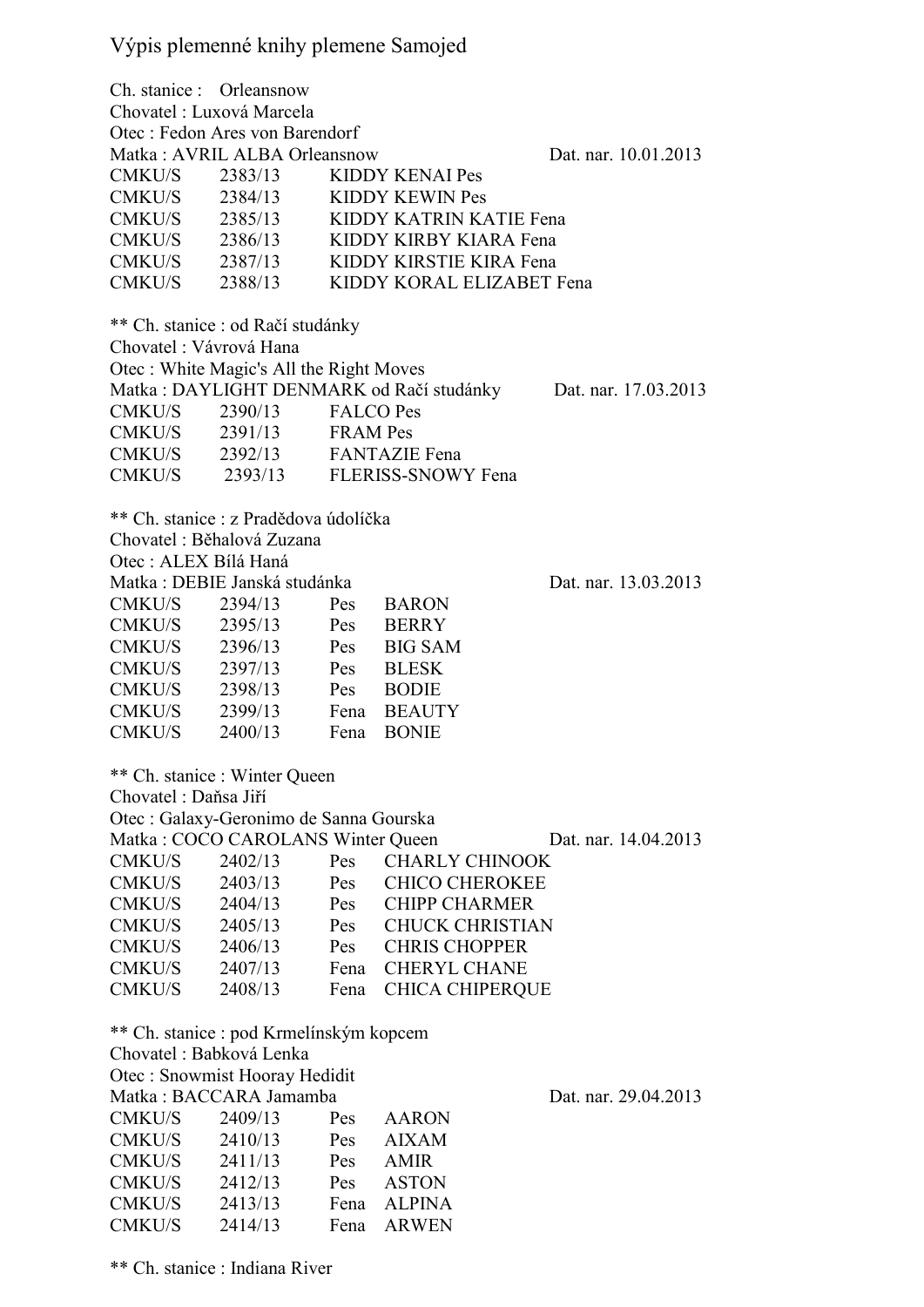| Chovatel : Němec Vojtěch<br>Otec: A-BRET WHITE z Glorietu             |                                          |      |                       |                      |
|-----------------------------------------------------------------------|------------------------------------------|------|-----------------------|----------------------|
| Matka: DUBERRY Zasněžené údolí<br>Dat. nar. 02.06.2013                |                                          |      |                       |                      |
| CMKU/S                                                                | 2415/13                                  | Pes  | <b>AKLAK</b>          |                      |
| CMKU/S                                                                | 2416/13                                  | Pes  | <b>AMANLIK</b>        |                      |
| CMKU/S                                                                | 2417/13                                  | Pes  | <b>APACHE</b>         |                      |
| CMKU/S                                                                | Pes<br>2418/13                           |      | <b>AZARIÁŠ</b>        |                      |
|                                                                       |                                          |      |                       |                      |
| ** Ch. stanice : Princess Snow White                                  |                                          |      |                       |                      |
| Chovatel : Redl Tomáš                                                 |                                          |      |                       |                      |
| Otec: HONEYBOY YATUS Vidnavská záře                                   |                                          |      |                       |                      |
|                                                                       | Matka: DANCING DESIREÉ Orleansnow        |      |                       | Dat. nar. 13.06.2013 |
| CMKU/S                                                                | 2419/13                                  | Pes  | <b>ALMOND ALVIN</b>   |                      |
| CMKU/S                                                                | 2420/13                                  | Pes  | <b>ATREI ARAMIS</b>   |                      |
| CMKU/S                                                                | 2421/13                                  |      | Pes AURON YATUS       |                      |
| CMKU/S                                                                | 2422/13                                  |      | Fena ABBI ABIGAIL     |                      |
| CMKU/S                                                                | 2423/13                                  | Fena | <b>AKITA</b>          |                      |
| CMKU/S                                                                | 2424/13                                  | Fena | <b>ALISON LEE</b>     |                      |
| CMKU/S                                                                | 2425/13                                  |      | Fena AMBER DESIREÉ    |                      |
| CMKU/S                                                                | 2426/13                                  | Fena | <b>ANGIE EBONY</b>    |                      |
|                                                                       |                                          |      |                       |                      |
| ** Ch. stanice : Gold warden                                          |                                          |      |                       |                      |
| Chovatel: Hrabcová Eva                                                |                                          |      |                       |                      |
| Otec: BATIEN Janská studánka                                          |                                          |      |                       |                      |
| Matka: AILA z Ječmínkova království                                   |                                          |      |                       | Dat. nar. 21.06.2013 |
| CMKU/S                                                                | 2427/13                                  | Pes  | <b>BARKI VINCE</b>    |                      |
| CMKU/S                                                                | 2428/13                                  | Pes  | <b>BAXLEY CLEO</b>    |                      |
| CMKU/S 2429/13                                                        |                                          | Pes  | <b>BENZY DEAN</b>     |                      |
| CMKU/S 2430/13                                                        |                                          | Pes  | <b>BERRY OLLY</b>     |                      |
| CMKU/S                                                                | 2431/13                                  | Pes  | <b>BLAKY RANDY</b>    |                      |
| CMKU/S                                                                | 2432/13                                  | Fena | <b>BAILEE MARCI</b>   |                      |
|                                                                       |                                          |      |                       |                      |
| ** Ch. stanice : Winter Queen                                         |                                          |      |                       |                      |
| Chovatel : Daňsa Jirí                                                 |                                          |      |                       |                      |
| Otec : Galaxy-Geronimo de Sanna Gourska                               |                                          |      |                       |                      |
|                                                                       | Matka : ALLISON AMI O'KIMLY Winter Queen |      |                       | Dat. nar. 20.07.2013 |
| CMKU/S                                                                | 2433/13                                  | Pes  | <b>ICARUS ICY</b>     |                      |
| CMKU/S                                                                | 2434/13                                  | Pes  | <b>ICEMAN ITAI</b>    |                      |
| CMKU/S                                                                | 2435/13                                  | Pes  | IGLOO IWORY           |                      |
| CMKU/S                                                                | 2436/13                                  | Pes  | <b>IKRAAM ITACHI</b>  |                      |
| CMKU/S                                                                | 2437/13                                  | Pes  | <b>IMMORTAL IZZAH</b> |                      |
|                                                                       |                                          | Pes  | <b>IRSCHATT IRK</b>   |                      |
| CMKU/S                                                                | 2438/13                                  |      |                       |                      |
| CMKU/S                                                                | 2439/13                                  | Fena | <b>IGGY INUIT</b>     |                      |
| CMKU/S                                                                | 2440/13                                  | Fena | <b>IMALA IONA</b>     |                      |
| CMKU/S                                                                | 2441/13                                  | Fena | <b>INAYA IRBIS</b>    |                      |
| CMKU/S                                                                | 2442/13                                  | Fena | ISABELLA ISSA         |                      |
| CMKU/S                                                                | 2443/13                                  | Fena | <b>ISHTARA IWY</b>    |                      |
| ** Ch. stanice : Usměvavá tvář                                        |                                          |      |                       |                      |
| Chovatel : Osičková Pavlína                                           |                                          |      |                       |                      |
|                                                                       |                                          |      |                       |                      |
| Otec : BARON BRIX Sněhový zázrak<br>Matka: CASSIE CAROLANS Orleansnow |                                          |      |                       |                      |
|                                                                       |                                          |      |                       | Dat. nar. 22.08.2013 |
| CMKU/S                                                                | 2444/13                                  |      | Fena BARBARA CASSIE   |                      |
| CMKU/S                                                                | 2445/13                                  |      | Fena BEATRICE         |                      |
| CMKU/S                                                                | 2446/13                                  | Fena | <b>BESSARION</b>      |                      |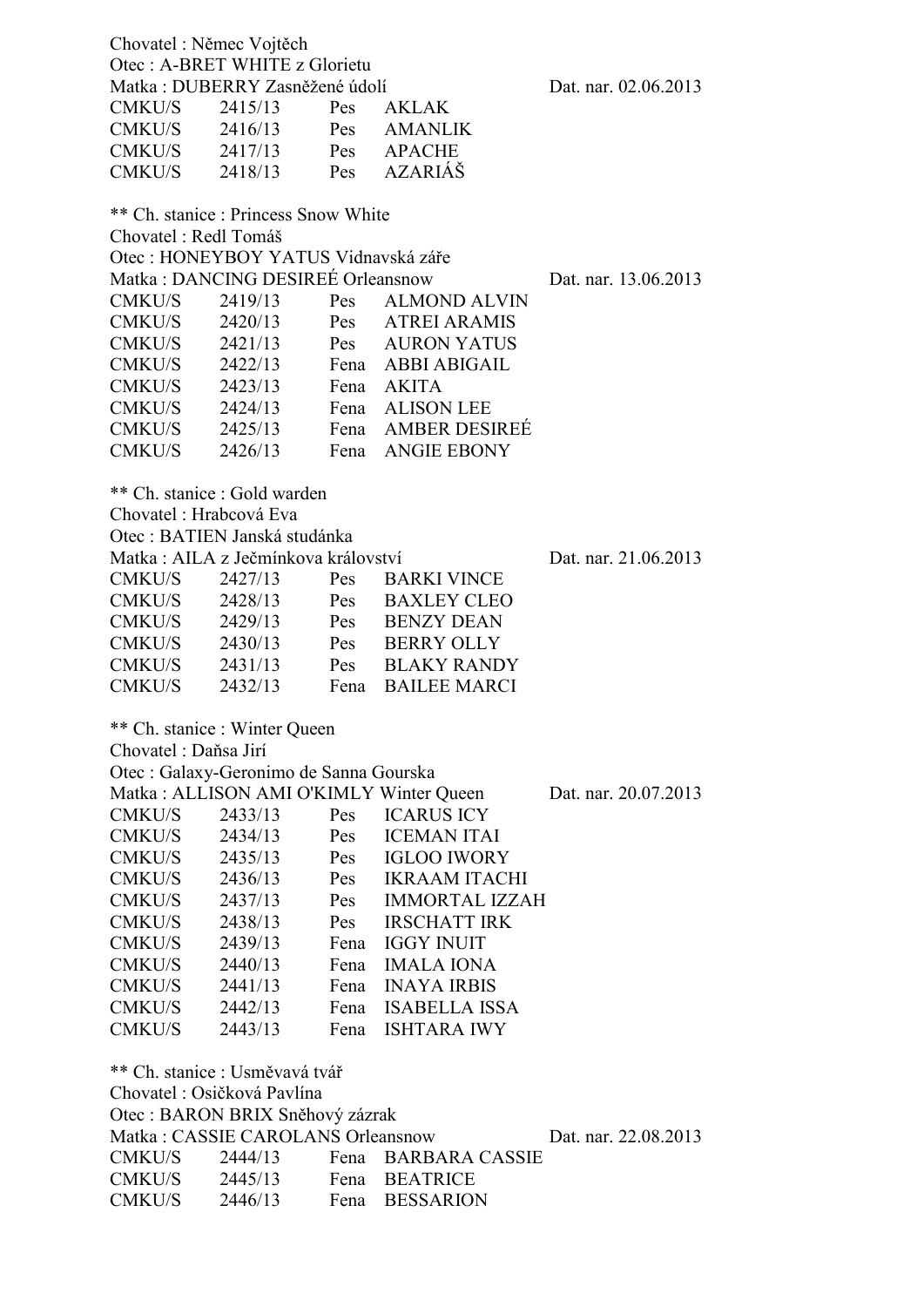\*\* Ch. stanice : Sněhový zázrak Chovatel : Vlčková Alena Otec : Anatina Duran Duran Matka : BESSINKA Sněhový zázrak Dat. nar. 22.10.2013 CMKU/S 2447/13 Pes DAGFINN DONEY GALL CMKU/S 2448/13 Pes DINO DIAMOND CMKU/S 2449/13 Pes DUSTY DARSON CMKU/S 2450/13 Fena DAIKIRI CMKU/S 2451/13 Fena DESTINY DI CMKU/S 2452/13 Fena DOREN DOE CMKU/S 2453/13 Fena DORIS O'DEAR \*\* Ch. stanice : Seilinino údolí Chovatel : Skorková Petra Otec : Laubuurin Venka Vonka Matka : SEILI z Mesícního svetla Dat. nar. 24.10.2013 CMKU/S 2454/13 Pes DANTE CMKU/S 2455/13 Pes DASTY CMKU/S 2456/13 Pes DENNY CMKU/S 2457/13 Fena DAISY CMKU/S 2458/13 Fena DORI \*\* Ch. stanice : Orleansnow Chovatel : Luxová Marcela Otec : Belyi Volk Russian Guy for Virta Valo Matka : JOY JUST BETWEEN Y&M Vidnavská záře Dat. nar. 30.10.2013 CMKU/S 2459/13 Pes LUCKY LACEY CMKU/S 2460/13 Pes LUCKY LEGOLAS CMKU/S 2461/13 Pes LUCKY LENNY CMKU/S 2462/13 Pes LUCKY LEON CMKU/S 2463/13 Pes LUCKY LUKE CMKU/S 2464/13 Fena LUCKY LIBBY LEYLA CMKU/S 2465/13 Fena LUCKY LILY LEMONIE CMKU/S 2466/13 Fena LUCKY LUNA \*\* Ch. stanice : Crystal Siberia Chovatel : Vaňková Gabriela Otec : DAYTON DENMARK od Račí studánky Matka : ANDY Seilinino údolí Dat. nar. 25.11.2013 CMKU/S 2467/13 Pes ALEXANDER CMKU/S 2468/13 Pes ANUKI CMKU/S 2469/13 Pes ARCHIBALD CMKU/S 2470/13 Fena AILEEN CMKU/S 2471/13 Fena AJSHA CMKU/S 2472/13 Fena AMAJA CMKU/S 2473/13 Fena ANIJA

Celkem vypsáno 52 psu a 39 fen. Dohromady 91. Počet úhynu: 1. Celkem vypsáno 13 vrhu. Celkem vypsáno 2 importů psu a 0 importů fen. Celkem vypsáno 0 přeregistrací.

Import: Angel Jr of Jerry Matyella Otec: Anatina Webmaster Matka: ELLIS ELLA OF ZOLO Orleansnow Dat. nar. 11.05.2012 CMKU/S 2389/-13/12 Pes Matyella IMPORT Z: SPKP 412

Import: Angel Argon of Jerry Mateyella Otec: Anatina Webmaster Matka: ELLIS ELLA OF ZOLO Orleansnow Dat. nar. 11.05.2012